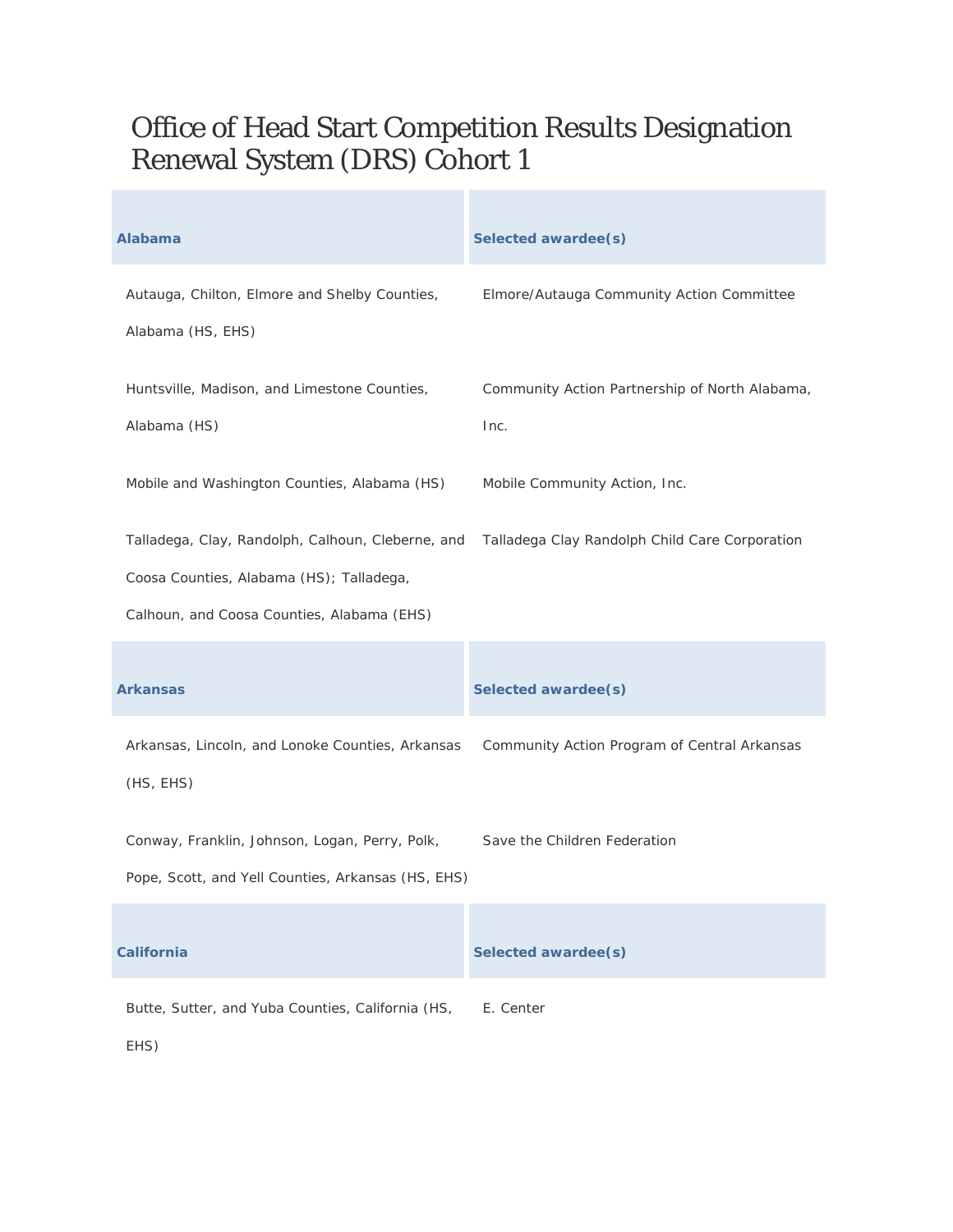| California (MSHS)                                                                                | E. Center                                   |
|--------------------------------------------------------------------------------------------------|---------------------------------------------|
| Communities within Los Angeles County, California Baldwin Park Unified School District*<br>(HS)  |                                             |
|                                                                                                  | Child Care Resource Center*                 |
|                                                                                                  | Hacienda La Puente Unified School District* |
|                                                                                                  | Human Services Association*                 |
|                                                                                                  | Los Angeles County Office of Education*     |
|                                                                                                  | Montebello Unified School District*         |
|                                                                                                  | Options - A Child Care and Human Services   |
|                                                                                                  | Agency*                                     |
|                                                                                                  | St. Anne's Maternity Home*                  |
|                                                                                                  | Training and Research Foundation*           |
|                                                                                                  | Volunteers of America of Los Angeles*       |
| Communities within Los Angeles County, California Baldwin Park Unified School District*<br>(EHS) |                                             |
|                                                                                                  |                                             |
|                                                                                                  | Child Care Resource Center*                 |
|                                                                                                  | Children's Institute, Inc.*                 |
|                                                                                                  | Foothill Family Service*                    |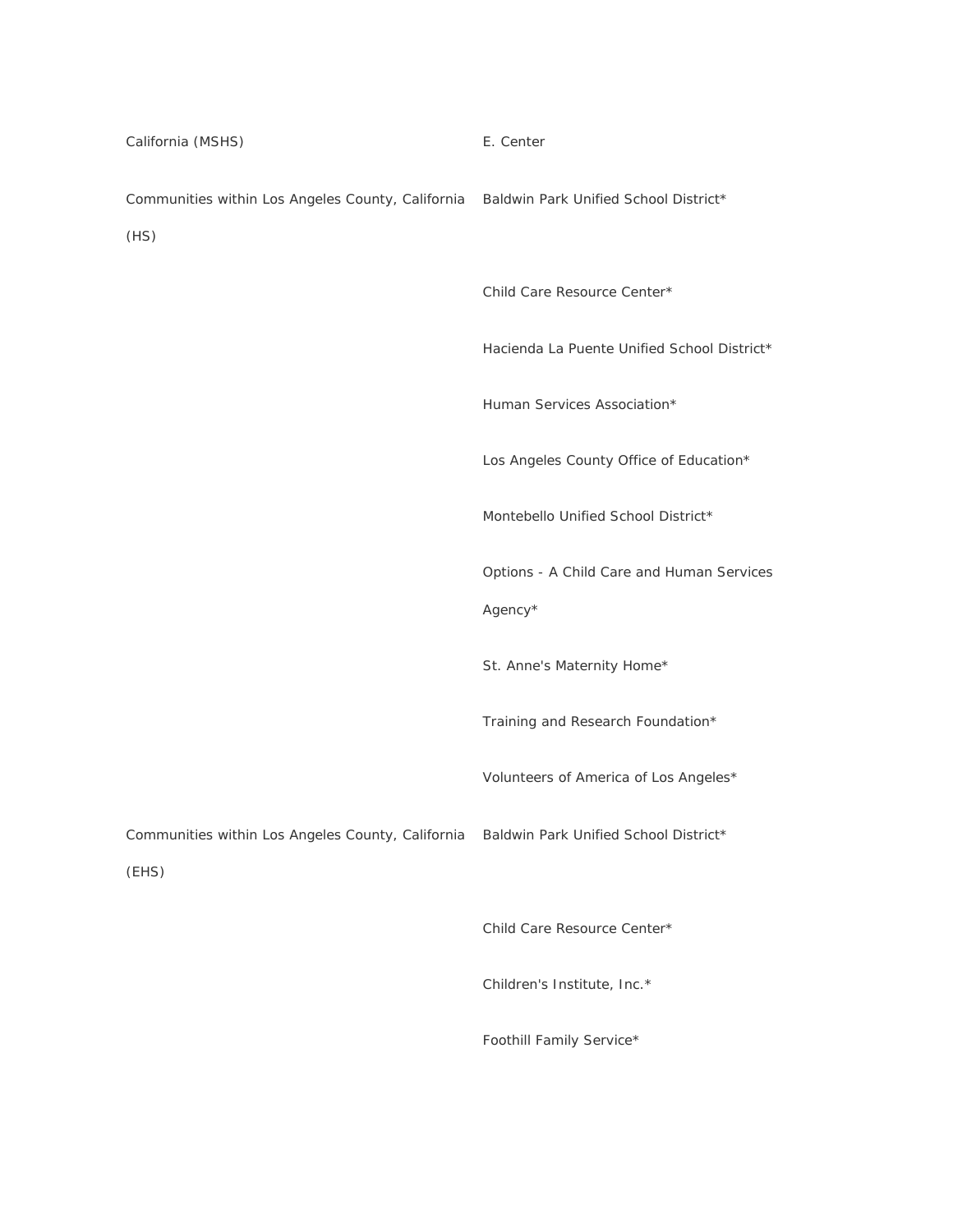|                                                               | Los Angeles County Office of Education*          |
|---------------------------------------------------------------|--------------------------------------------------|
|                                                               | Volunteers of America of Los Angeles*            |
| Contra Costa County, California (HS, EHS)                     | Contra Costa County                              |
|                                                               | The Spanish Speaking Unity Council of Alameda    |
|                                                               | County, Inc.                                     |
| San Mateo County, California (HS, EHS)                        | Institute for Human and Social Development, Inc. |
| <b>Colorado</b>                                               | Selected awardee(s)                              |
|                                                               |                                                  |
| Fremont County, Colorado (HS)                                 | Upper Arkansas Area Council of Governments       |
| Rio Grande County, Colorado (HS)                              | Monte Vista Community Center, Inc.               |
|                                                               |                                                  |
| <b>Connecticut</b>                                            | Selected awardee(s)                              |
| City of New Haven in New Haven County,                        | New Haven Public Schools                         |
| Connecticut (HS, EHS)                                         |                                                  |
| <b>Florida</b>                                                | Selected awardee(s)                              |
|                                                               |                                                  |
| City of Southport and Panama City, FL (HS); Cities            | Early Education and Care, Inc.                   |
| of Apalachicola, Panama City, and Southport,<br>Florida (EHS) |                                                  |
| Martin County, Florida (EHS)                                  | Dunbar Center, Inc.                              |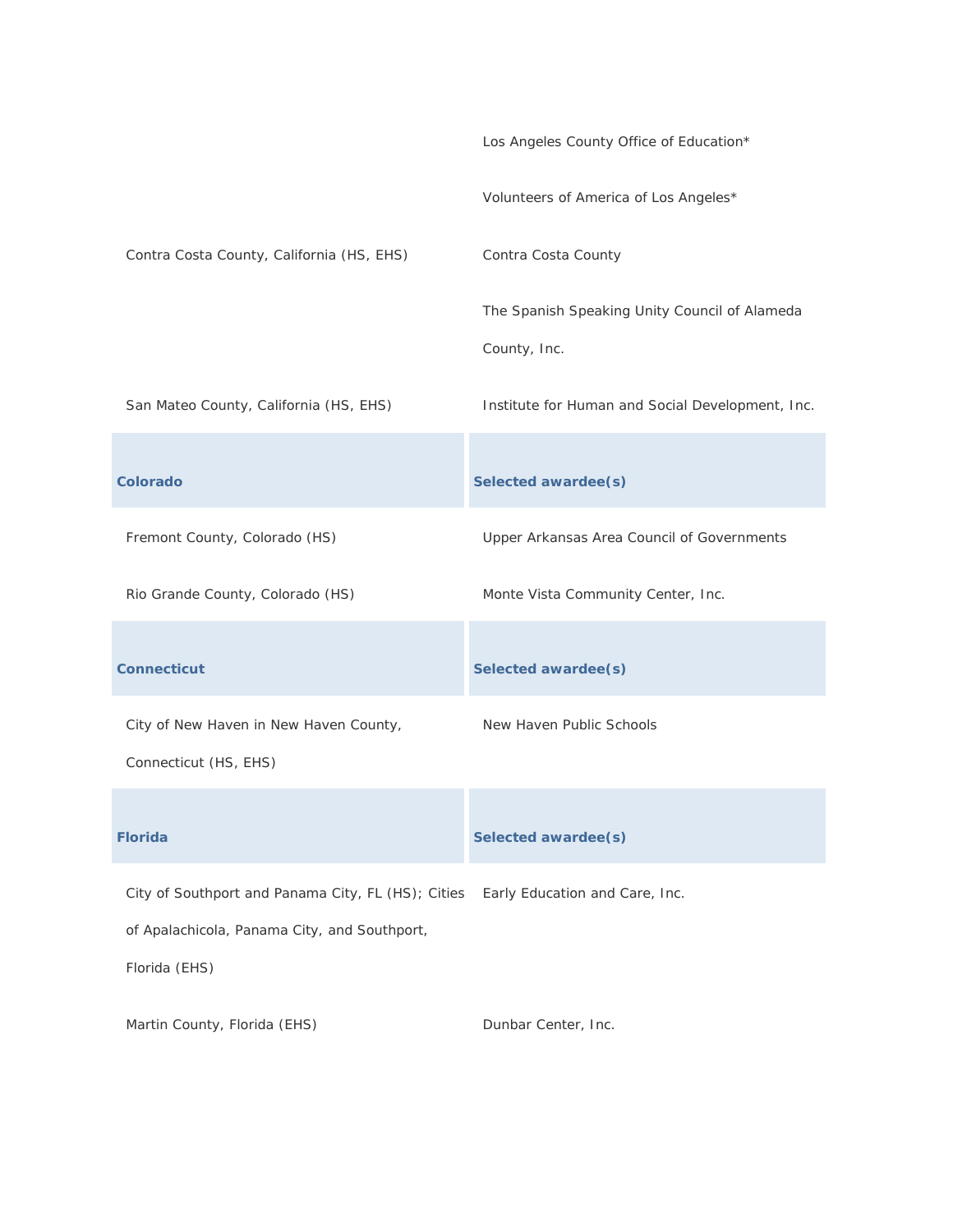| Okaloosa County, Florida (HS, EHS)                                                                                            | Okaloosa County Comprehensive Head Start Child<br>Development, Inc. |
|-------------------------------------------------------------------------------------------------------------------------------|---------------------------------------------------------------------|
| Georgia                                                                                                                       | Selected awardee(s)                                                 |
| Baldwin County, Georgia (HS)                                                                                                  | Baldwin County Board of Education                                   |
| Bartow, Floyd, Gordon, Haralson, Paulding, and<br>Polk Counties, Georgia (HS)                                                 | Tallatoona Community Action Partnership, Inc.                       |
| <b>Illinois</b>                                                                                                               | Selected awardee(s)                                                 |
| Alexander, Hardin, Johnson, Massac, Pope, Pulaski, Southern Seven Health Department<br>and Union Counties, Illinois (HS, EHS) |                                                                     |
| Bond, Clinton, Marion, Washington, and Franklin B.C.M.W. Community Services, Inc.<br>Counties, Illinois (HS)                  |                                                                     |
| Macon County, Illinois (HS)                                                                                                   | Decatur-Macon County Opportunities Corporation                      |
| Peoria County, Illinois (HS, EHS)                                                                                             | Peoria Citizens Committee for Economic<br>Opportunity, Inc.         |
| Stephenson and Jo Daviess Counties, Illinois (HS)                                                                             | Northwestern Illinois Community Action Agency,<br>Inc.              |
| Waukegan Township within Lake County, Illinois<br>(EHS)                                                                       | Ounce of Prevention Fund*                                           |
| Winnebago County, Illinois (HS, EHS)                                                                                          | City of Rockford, Human Services Department                         |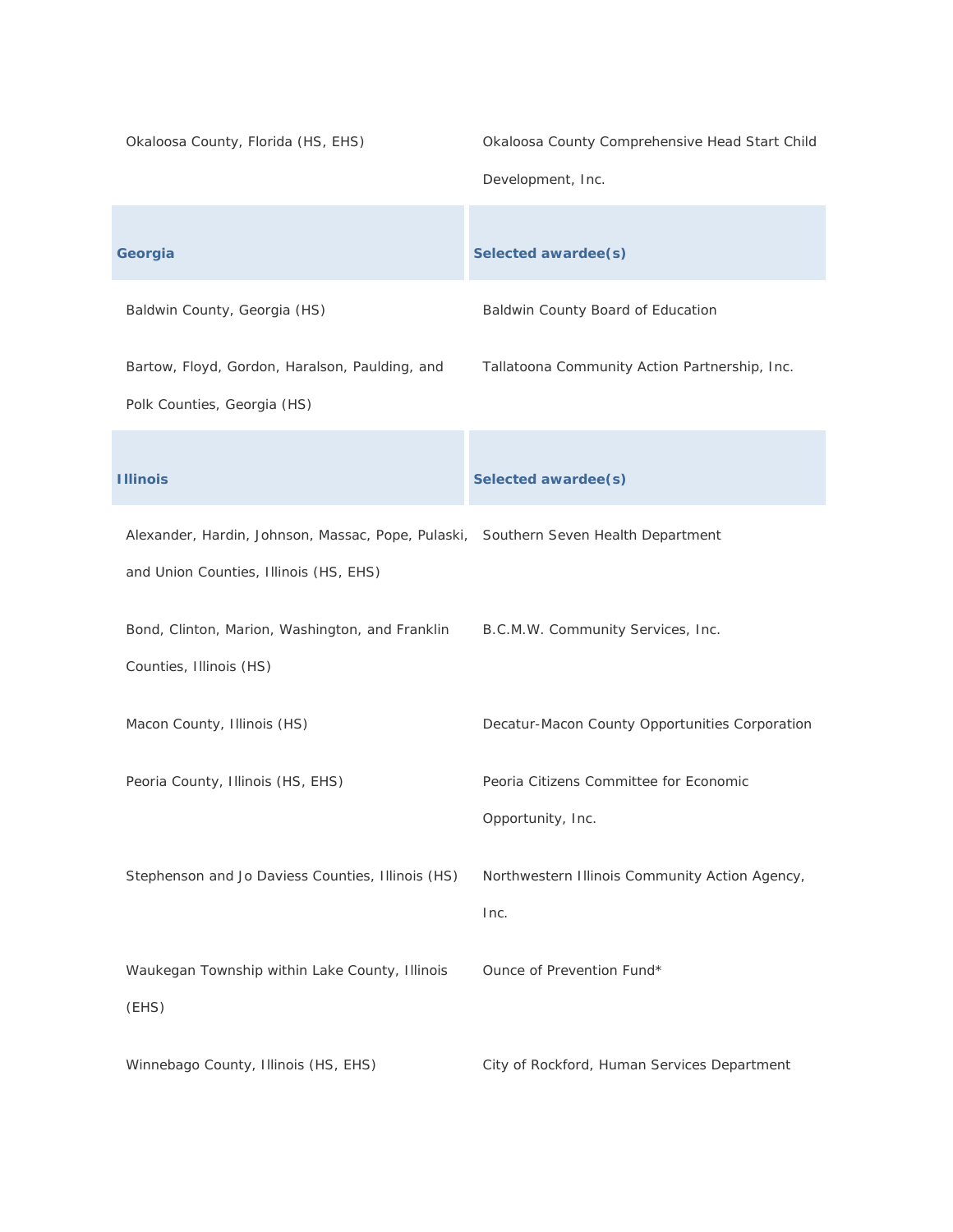| <b>Indiana</b>                                                                                                                                   | Selected awardee(s)                                  |
|--------------------------------------------------------------------------------------------------------------------------------------------------|------------------------------------------------------|
| Benton, Boone, Fountain, Montgomery, Parke,<br>Vermillion, and Warren Counties, Indiana (HS,<br>EHS)                                             | Community Action Program, Inc. of Western<br>Indiana |
| Clark County, Indiana (HS, EHS)                                                                                                                  | Community Action of Southern Indiana, Inc.           |
| Tippecanoe County, Indiana (HS, EHS)                                                                                                             | Bauer Family Resources, Inc.                         |
| Wayne County, Indiana (HS, EHS)                                                                                                                  | Community Action of East Central Indiana, Inc.       |
| <b>I</b> owa                                                                                                                                     | Selected awardee(s)                                  |
| Audubon, Calhoun, Carroll, Dallas, Greene,<br>Guthrie, and Sac Counties, Iowa (HS); Carroll,<br>Dallas, Greene, and Guthrie Counties, Iowa (EHS) | New Opportunities, Inc.                              |
| Clarke, Decatur, Lucas, Monroe, and Wayne<br>Counties, Iowa (HS); Clarke and Decatur Counties,<br>Iowa (EHS)                                     | South Central Iowa Community Action Program          |
| <b>Kansas</b>                                                                                                                                    | Selected awardee(s)                                  |
| Clay, Cloud, Ottawa, Republic, and Washington<br>Counties, Kansas (HS, EHS)                                                                      | Clay County Child Care Center                        |
| Johnson County, Kansas (HS, EHS)                                                                                                                 | Head Start of Shawnee Mission, Inc.                  |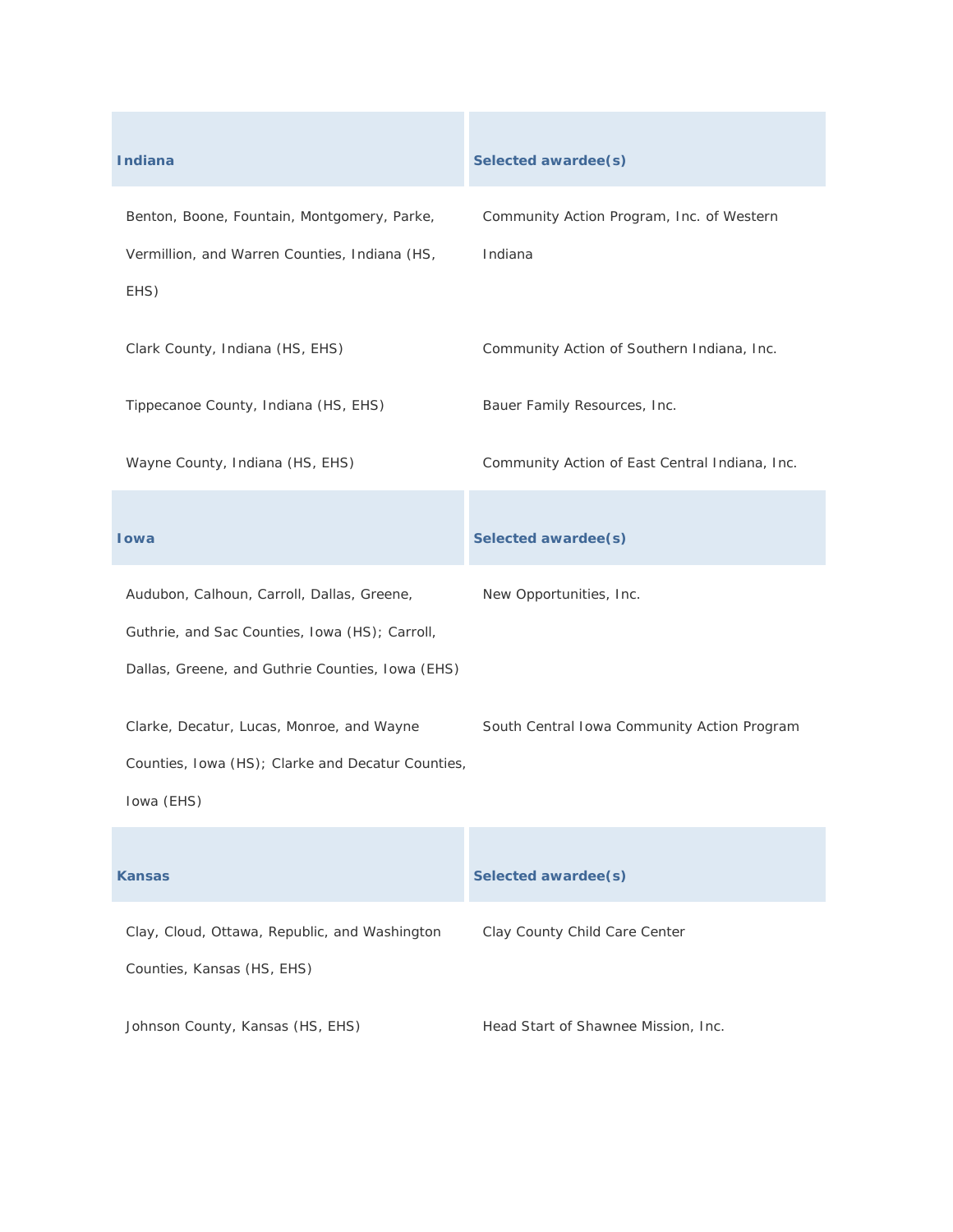| <b>Kentucky</b>                                                                                                                                       | Selected awardee(s)                                              |
|-------------------------------------------------------------------------------------------------------------------------------------------------------|------------------------------------------------------------------|
| Lincoln County, Kentucky (HS, EHS)                                                                                                                    | Lincoln County Board of Education                                |
| Louisiana                                                                                                                                             | Selected awardee(s)                                              |
| Lincoln and Union Parishes, Louisiana (HS)                                                                                                            | Lincoln Total Community Action, Inc.                             |
| St. Mary and Vermilion Parishes, Louisiana (HS)                                                                                                       | St. Mary Community Action Committee<br>Association, Inc.         |
| <b>Maryland</b>                                                                                                                                       | Selected awardee(s)                                              |
| Calvert, Charles, and St. Mary's Counties,<br>Maryland (HS)                                                                                           | Calvert County Public Schools                                    |
|                                                                                                                                                       | Southern Maryland Tri-County Community Action<br>Committee, Inc. |
|                                                                                                                                                       | St. Mary's County Public Schools                                 |
| Montgomery County, Maryland (EHS)                                                                                                                     | Family Services Agency, Inc.                                     |
| <b>Massachusetts</b>                                                                                                                                  | Selected awardee(s)                                              |
| Hampshire and Franklin Counties; Westfield, West<br>Springfield, Agawam, Southwick, Tolland, Russell,<br>Blandford, and Montgomery in Hampden County, | Community Action of Franklin, Hampshire, and N.<br>Quabbin       |
| Massachusetts (HS); Hampshire County;                                                                                                                 |                                                                  |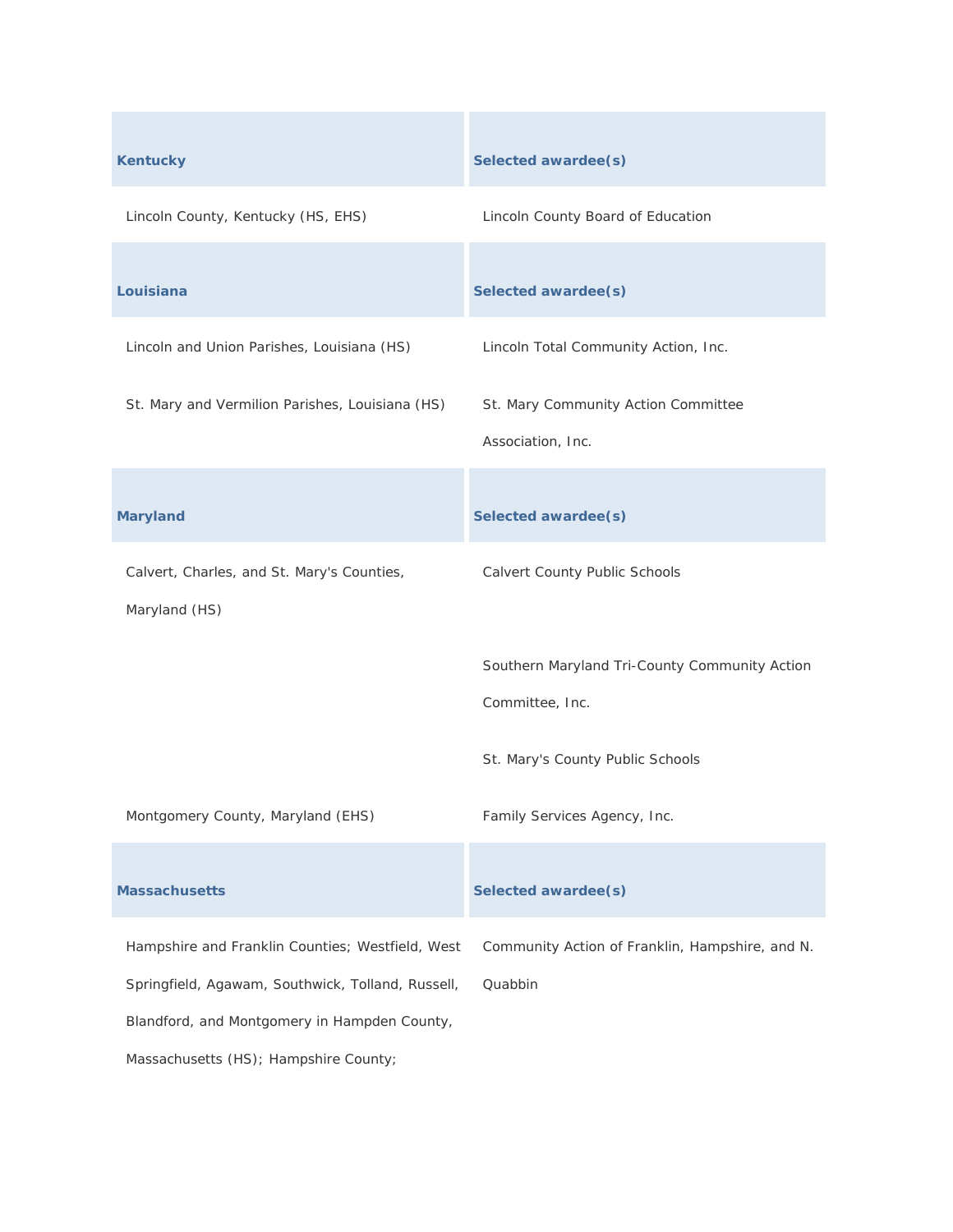Greenfield, Turners Falls, and Orange in Franklin

County, Massachusetts (EHS)

Malden, Medford, Everett, Stoneham, Melrose, Tri-City Community Action Program, Inc.

Reading, Wakefield, North Reading, and

Winchester in Middlesex County, Massachusetts

(HS)

| <b>Michigan</b>                                                | Selected awardee(s)                                    |
|----------------------------------------------------------------|--------------------------------------------------------|
| Barry, Calhoun, and St. Joseph Counties, Michigan<br>(HS, EHS) | Community Action Agency of South Central<br>Michigan   |
| Genesee County, Michigan (HS)                                  | Genesee County Community Action Resource<br>Department |
|                                                                | Genesee Intermediate School District                   |
| Genesee County, Michigan (EHS)                                 | Genesee County Community Action Resource<br>Department |
| Kalamazoo County, Michigan (HS)                                | Kalamazoo Regional Educational Service Agency          |
| Monroe County, Michigan (HS)                                   | Monroe County Intermediate School District             |
| <b>Minnesota</b>                                               | Selected awardee(s)                                    |
| City of Minneapolis within Hennepin County,<br>Minnesota (EHS) | Parents In Community Action, Inc.                      |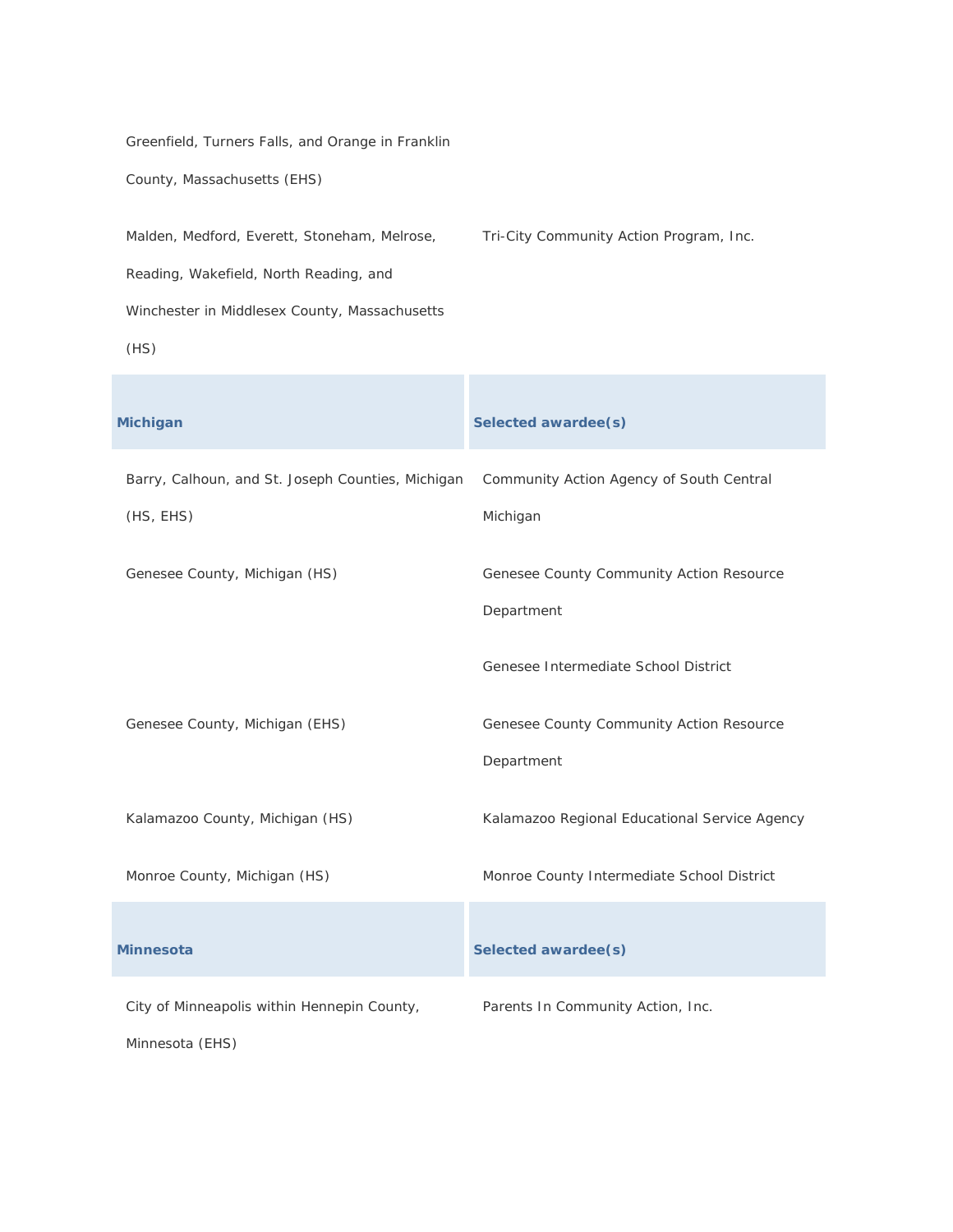Marshall, Norman and Polk Counties, Minnesota (HS); Norman, Polk and Steele Counties, Minnesota (EHS) Tri-Valley Opportunity Council, Inc. Western part of Hennepin County and Wright County, Minnesota (HS) Wright County Community Action, Inc. **Mississippi Selected awardee(s)** Benton County, Mississippi (HS) **Institute of Community Services, Inc.** George County, Mississippi (HS) Singing River Educational Association, Inc. **Missouri Selected awardee(s)** Jackson, Clay, and Platte Counties, Missouri (HS, EHS) Mid America Regional Council **Montana Selected awardee(s)** Gallatin, Meagher and Park Counties, Montana (HS) Human Resource Development Council of District IX, Inc. **New Jersey Selected awardee(s)** Atlantic and Cape May Counties, New Jersey (HS, EHS) Gateway Community Action Partnership (dba Tri-County Community Action Agency, Inc.)\*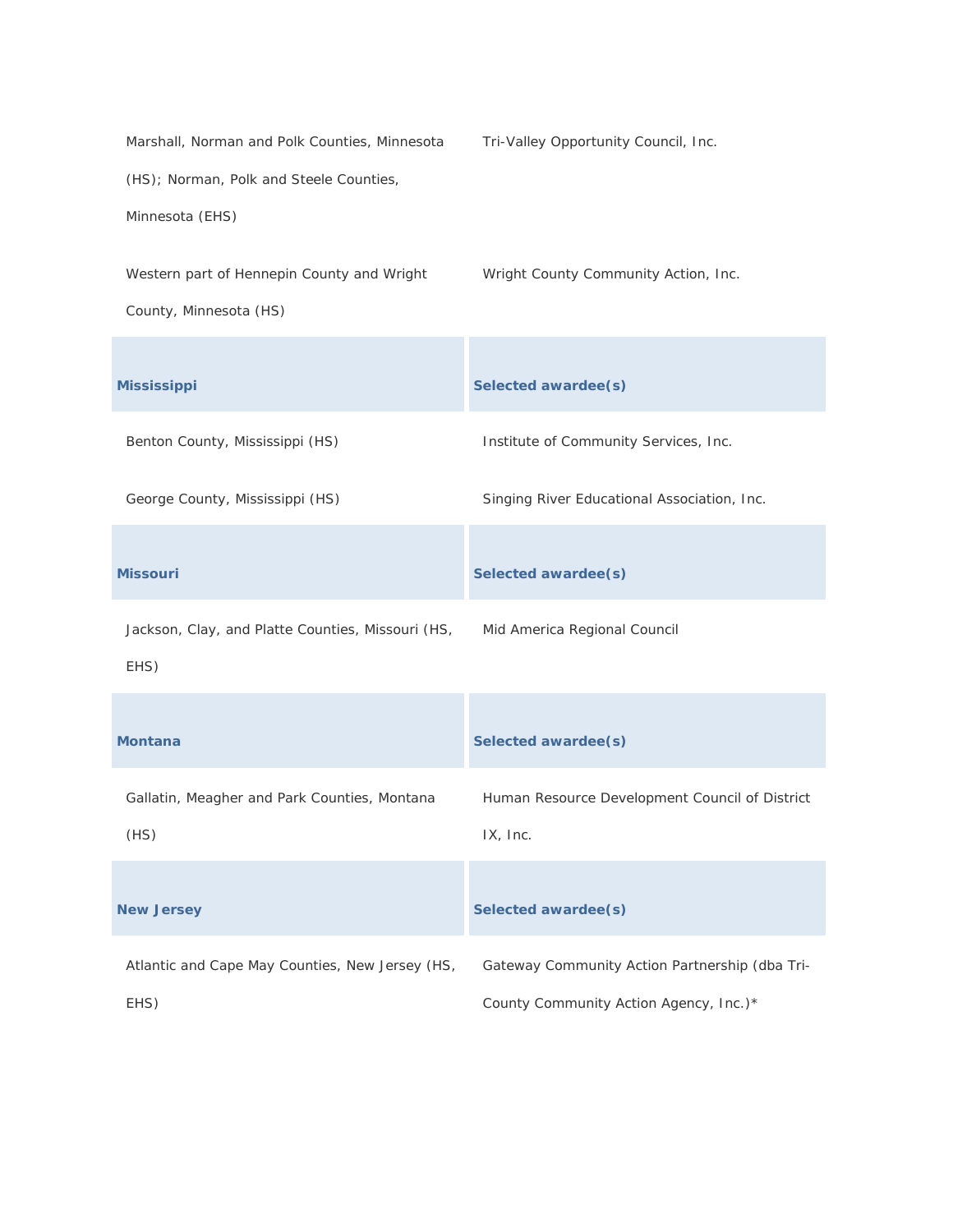| Cities of Patterson and Prospect Park in Passaic<br>County, New Jersey (HS, EHS)                                                                                                  | Bergen County Community Action Partnership, Inc.                                        |
|-----------------------------------------------------------------------------------------------------------------------------------------------------------------------------------|-----------------------------------------------------------------------------------------|
| Cumberland, Gloucester, Mercer, and Salem<br>Counties, NJ (HS); Cumberland, Gloucester, and<br>Salem Counties; and the City of Sicklerville in<br>Camden County, New Jersey (EHS) | Gateway Community Action Partnership (dba Tri-<br>County Community Action Agency, Inc.) |
| <b>New York</b>                                                                                                                                                                   | Selected awardee(s)                                                                     |
| Albany County, New York (HS)                                                                                                                                                      | Albany County Opportunity, Inc.                                                         |
| Bronx and New York Counties, New York (EHS)                                                                                                                                       | Association to Benefit Children                                                         |
|                                                                                                                                                                                   | The Children's Aid Society                                                              |
| New York, Bronx, Kings, Queens, and Richmond<br>Counties, New York (HS)                                                                                                           | Association to Benefit Children                                                         |
|                                                                                                                                                                                   | B'Above Worldwide Institute, Inc.                                                       |
|                                                                                                                                                                                   | Bank Street College of Education                                                        |
|                                                                                                                                                                                   | Bedford Stuyvesant Early Childhood Development                                          |
|                                                                                                                                                                                   | Center, Inc.                                                                            |
|                                                                                                                                                                                   | Cardinal McCloskey School and Home for Children                                         |
|                                                                                                                                                                                   | Catholic Charities Neighborhood Services, Inc.                                          |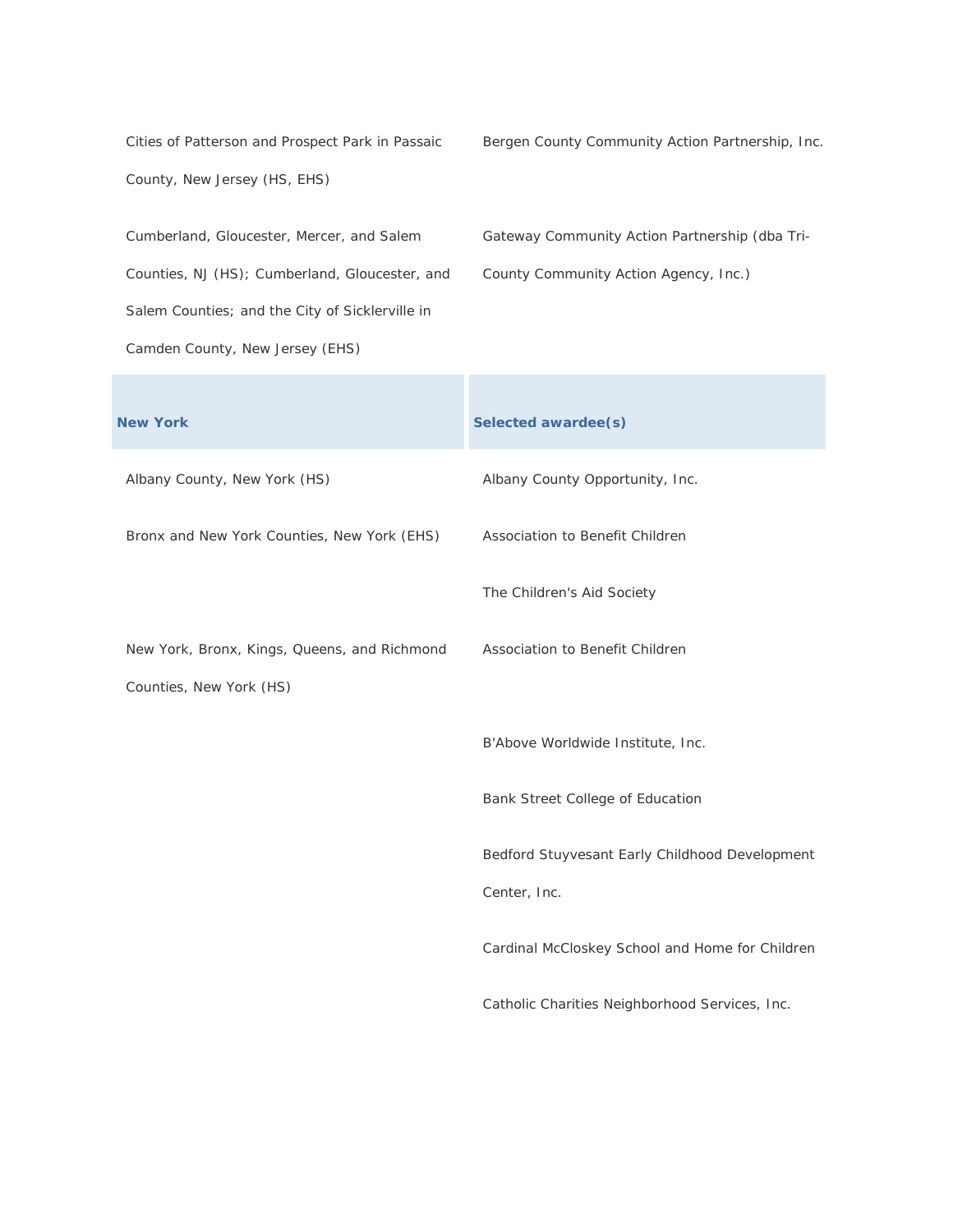Child Development Center of Mosholu Montefiore Community Center, Inc.

Chinese Community Concerns Corporation,

Chinatown Head Start

Educational Alliance, Inc.

Hudson Guild, Inc.

Leake and Watts Services, Inc.

Lenox Hill Neighborhood House, Inc.

New York City Administration for Children's

Services\*

Shira Association Inc.

Trustees of Columbia University in the City of New York

United Academy, Inc.

Visiting Nurse Service of New York Home Care

Y.M. & Y.W.H.A. of Williamsburg, Inc.

Yeled v'Yalda Early Childhood Center, Inc

Yeshiva Kehilath Yakov, Inc.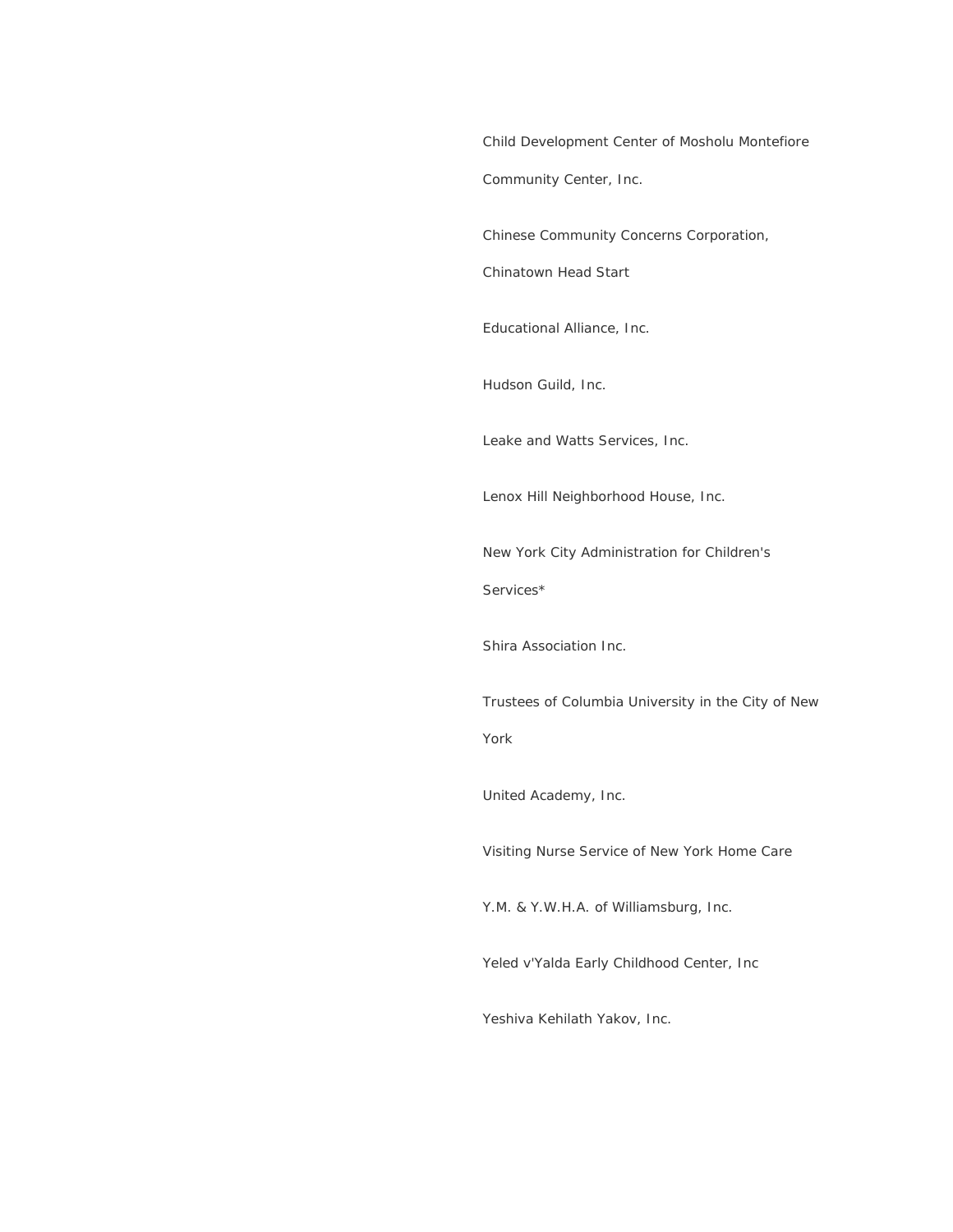| Orleans and Genesee Counties, New York (HS,<br>EHS)                                                    | Community Action of Orleans and Genesee, Inc.              |
|--------------------------------------------------------------------------------------------------------|------------------------------------------------------------|
| Steuben and Yates Counties, New York (HS, EHS)                                                         | Pro Action of Steuben and Yates, Inc.                      |
| Village of Kiryas Joel in Monroe County, New York<br>(HS, EHS)                                         | Kiryas Joel Municipal Local Development                    |
| <b>North Dakota</b>                                                                                    | Selected awardee(s)                                        |
| Cass, Ransom, Richland, and Sargent Counties,<br>North Dakota (HS); Cass County, North Dakota<br>(EHS) | Southeastern North Dakota Community Action<br>Agency       |
| Ohio                                                                                                   | Selected awardee(s)                                        |
| Cities of Cleveland and East Cleveland within<br>Cuyahoga County, Ohio (EHS)                           | Council for Economic Opportunities in Greater<br>Cleveland |
| Cuyahoga County, Ohio (HS)                                                                             | Center for Families and Children                           |
|                                                                                                        | Council for Economic Opportunities in Greater<br>Cleveland |
| Clark, Madison, and Montgomery Counties, Ohio<br>(HS, EHS)                                             | Miami Valley Child Development Centers, Inc.               |
| Fayette County, Ohio (HS, EHS)                                                                         | Community Action Commission of Fayette County              |
| Franklin County, Ohio (HS)                                                                             | Child Development Council of Franklin County, Inc.         |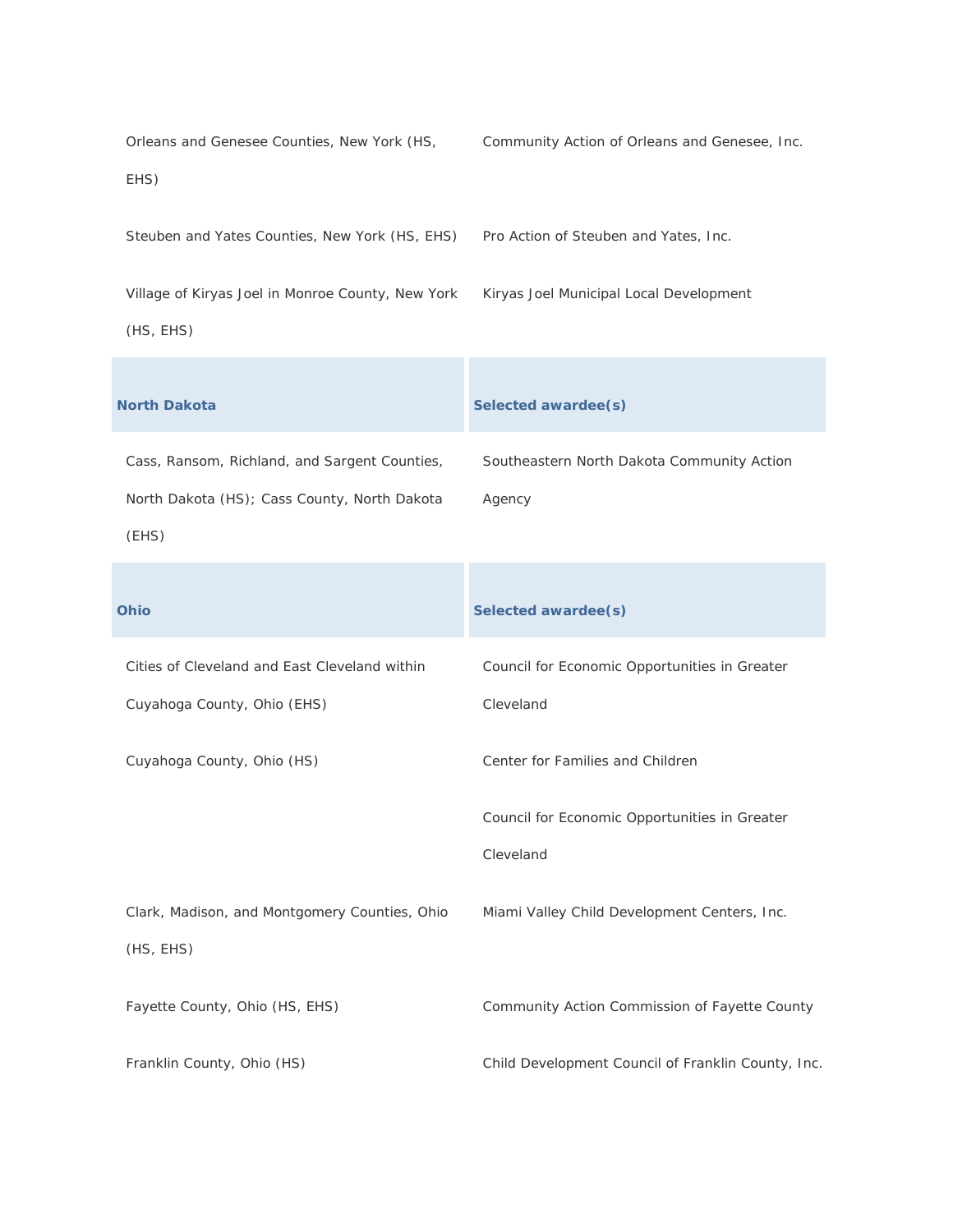|                                                                                                                                                   | YMCA of Central Ohio                                            |
|---------------------------------------------------------------------------------------------------------------------------------------------------|-----------------------------------------------------------------|
| Franklin County, Ohio (EHS)                                                                                                                       | Child Development Council of Franklin County, Inc.              |
| Lake County, Ohio (EHS)                                                                                                                           | Crossroads Lake County Adolescent Counseling<br><b>Services</b> |
| Preble County, Ohio (HS)                                                                                                                          | Butler County Educational Service Center*                       |
| <b>Oklahoma</b>                                                                                                                                   | Selected awardee(s)                                             |
| Cleveland, Commanche, and Pottawatomie<br>Counties, Oklahoma (HS); Cleveland, Commanche,<br>Pottawatomie and Seminole Counties, Oklahoma<br>(EHS) | Crossroads Youth & Family Services, Inc.                        |
| Mayes, Rogers, Nowata, Washington and Wagoner<br>Counties; City of Broken Arrow in Tulsa County,<br>Oklahoma (HS, EHS)                            | Community Action Resource and Development,<br>Inc.              |
| Oregon                                                                                                                                            | Selected awardee(s)                                             |
| Clackamas County, Oregon (HS, EHS)                                                                                                                | Clackamas County Children's Commission                          |
| Yamhill County, OR (HS, EHS)                                                                                                                      | Head Start of Yamhill County                                    |
| Pennsylvania                                                                                                                                      | Selected awardee(s)                                             |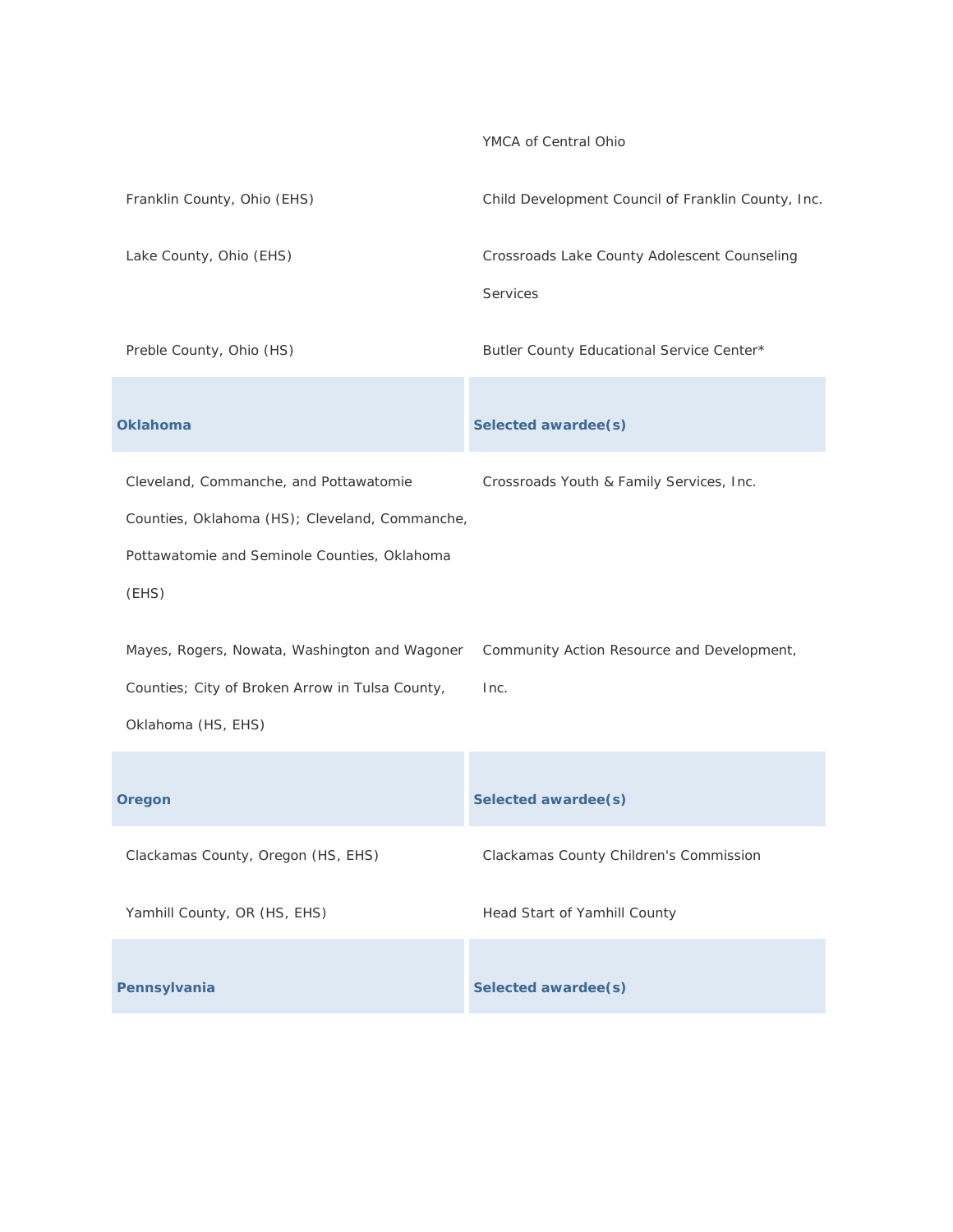| Allegheny County, Pennsylvania (HS); City of<br>Pittsburgh within Allegheny County, Pennsylvania<br>(EHS) | School District of Pittsburgh                               |
|-----------------------------------------------------------------------------------------------------------|-------------------------------------------------------------|
| Berks County, Pennsylvania (HS)                                                                           | Berks County Intermediate Unit                              |
| Blair County, Pennsylvania (HS)                                                                           | Child Advocates of Blair County, Inc.                       |
| Clarion and Jefferson Counties, Pennsylvania (HS, Jefferson-Clarion Head Start, Inc.<br>EHS)              |                                                             |
| Lancaster County, Pennsylvania (HS)                                                                       | Community Action Program of Lancaster County,<br>Inc.       |
| York County, Pennsylvania (HS)                                                                            | Community Progress Council, Inc.                            |
| <b>Puerto Rico</b>                                                                                        | Selected awardee(s)                                         |
| Mayaguez, Las Marias, Maricao, Hormigueros, and<br>Anasco Municipalities, Puerto Rico (HS)                | Municipal Government of Mayaguez                            |
|                                                                                                           | Municipality of San German                                  |
| <b>South Carolina</b>                                                                                     | Selected awardee(s)                                         |
| Chesterfield and Marlboro Counties, South Carolina<br>(HS)                                                | Chesterfield-Marlboro Economic Opportunity<br>Council, Inc. |
| <b>Tennessee</b>                                                                                          | Selected awardee(s)                                         |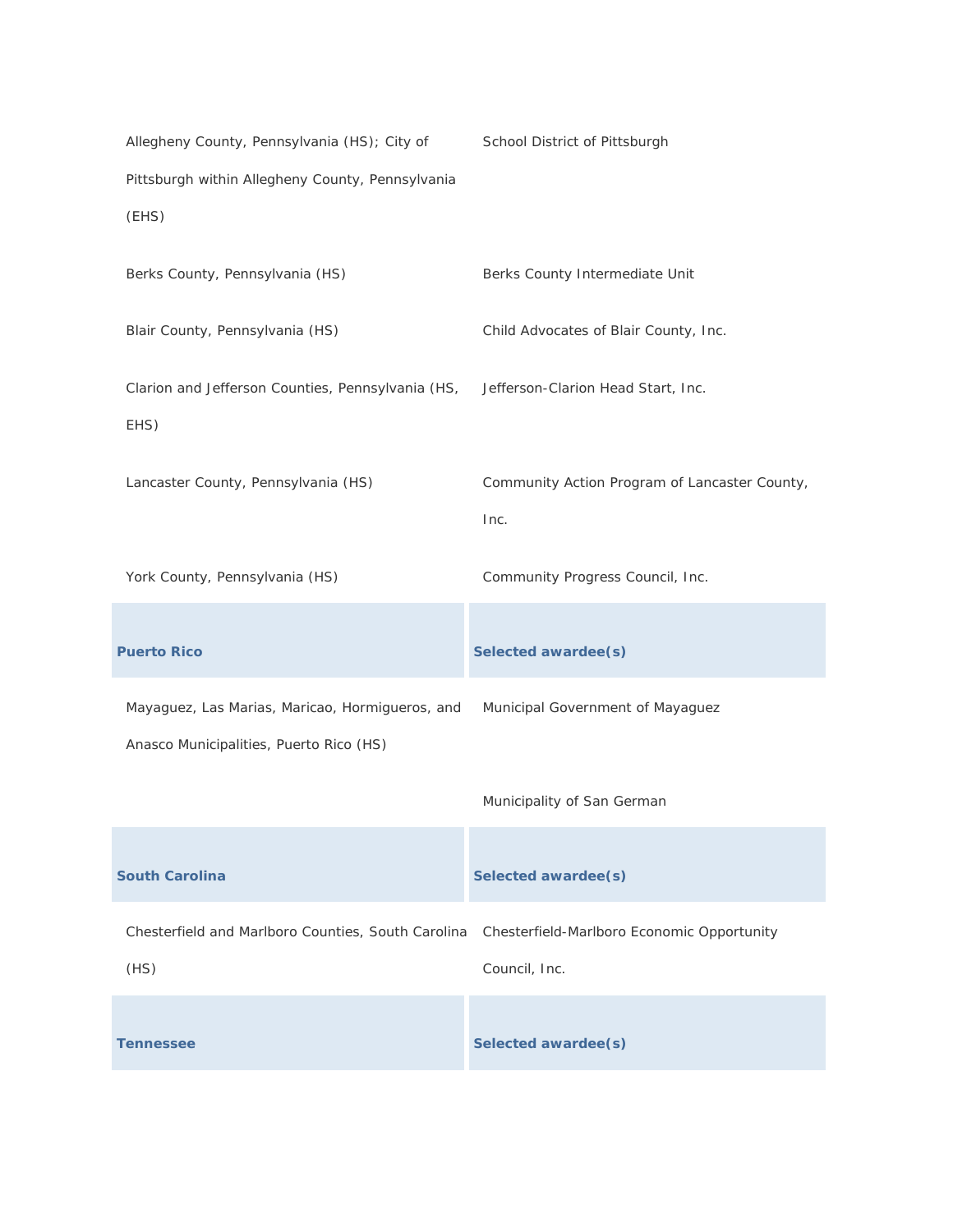| Bedford, Coffee, Franklin, Giles, Hickman,<br>Lawrence, Lewis, Lincoln, Marshall, Maury, Moore,<br>Perry, and Wayne Counties, Tennessee (HS, EHS) | South Central Human Resources Agency           |
|---------------------------------------------------------------------------------------------------------------------------------------------------|------------------------------------------------|
| Dickson, Houston, Humphreys and Stewart<br>Counties, Tennessee (HS)                                                                               | Highland Rim Economic Corporation              |
| <b>Texas</b>                                                                                                                                      | Selected awardee(s)                            |
| Atasoca, Karnes, and Wilson Counties, Texas (HS)                                                                                                  | <b>BCFS Education Services</b>                 |
| Blanco, Caldwell, and Hays Counties, Texas (HS,<br>EHS)                                                                                           | Community Action, Inc. of Central Texas        |
| City of San Antonio (Including Bexar County),<br>Texas (HS)                                                                                       | Avance-San Antonio, Inc.                       |
|                                                                                                                                                   | City of San Antonio                            |
|                                                                                                                                                   | Education Services Center, Region 20           |
|                                                                                                                                                   | Family Service Associates of San Antonio, Inc. |
|                                                                                                                                                   | Parent Child, Inc.                             |
|                                                                                                                                                   | South San Antonio Independent School District  |
| Galveston County, Texas (HS)                                                                                                                      | Hitchcock Independent School District          |
|                                                                                                                                                   | Texas City Independent School District         |
| Southwest Harris County, Texas (HS, EHS)                                                                                                          | Neighborhood Centers, Inc.                     |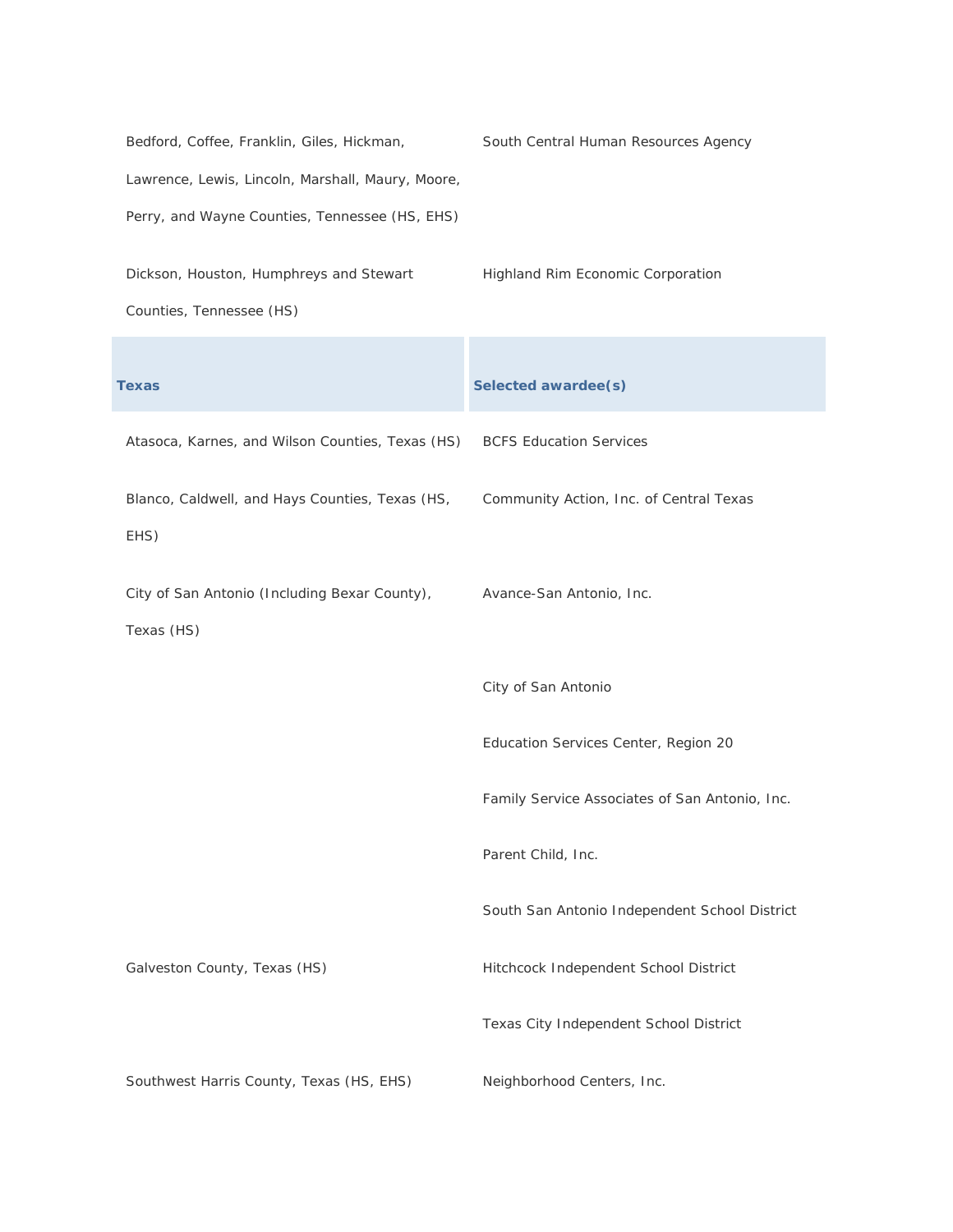| <b>Virginia</b>                                                                                                                                           | Selected awardee(s)                                                                                                        |
|-----------------------------------------------------------------------------------------------------------------------------------------------------------|----------------------------------------------------------------------------------------------------------------------------|
| Albemarle, Fluvanna, Louisa, and Nelson Counties,<br>including the City of Charlottesville, Virginia (HS)                                                 | Monticello Area Community Action Agency                                                                                    |
| Arlington County, Virginia (HS); Arlington,<br>Loudoun and Prince William Counties and the Cities<br>of Manassas and Manassas Park, Virginia (EHS)        | Northern Virginia Family Service                                                                                           |
| Bland, Smyth, Tazewell, and Wythe Counties,<br>Virginia (HS)                                                                                              | Clinch Valley Community Action                                                                                             |
|                                                                                                                                                           | Mountain Community Action Program, Inc.                                                                                    |
|                                                                                                                                                           |                                                                                                                            |
| Brunswick, Dinwiddie, Greensville, Surry, and<br>Sussex Counties, Virginia (HS)                                                                           | The Improvement Association                                                                                                |
| Cities of Staunton, Waynesboro, and Harrisonburg, Augusta County Public Schools<br>and Augusta, Bath, Highland, and Rockingham<br>Counties, Virginia (HS) |                                                                                                                            |
| Virginia (HS)                                                                                                                                             | City of Winchester; Frederick and Clarke Counties, Tri-County Virginia Opportunities, Inc. dba Apple<br>Country Head Start |
| Fauquier County, Virginia (HS)                                                                                                                            | Fauquier Community Action Committee, Inc.                                                                                  |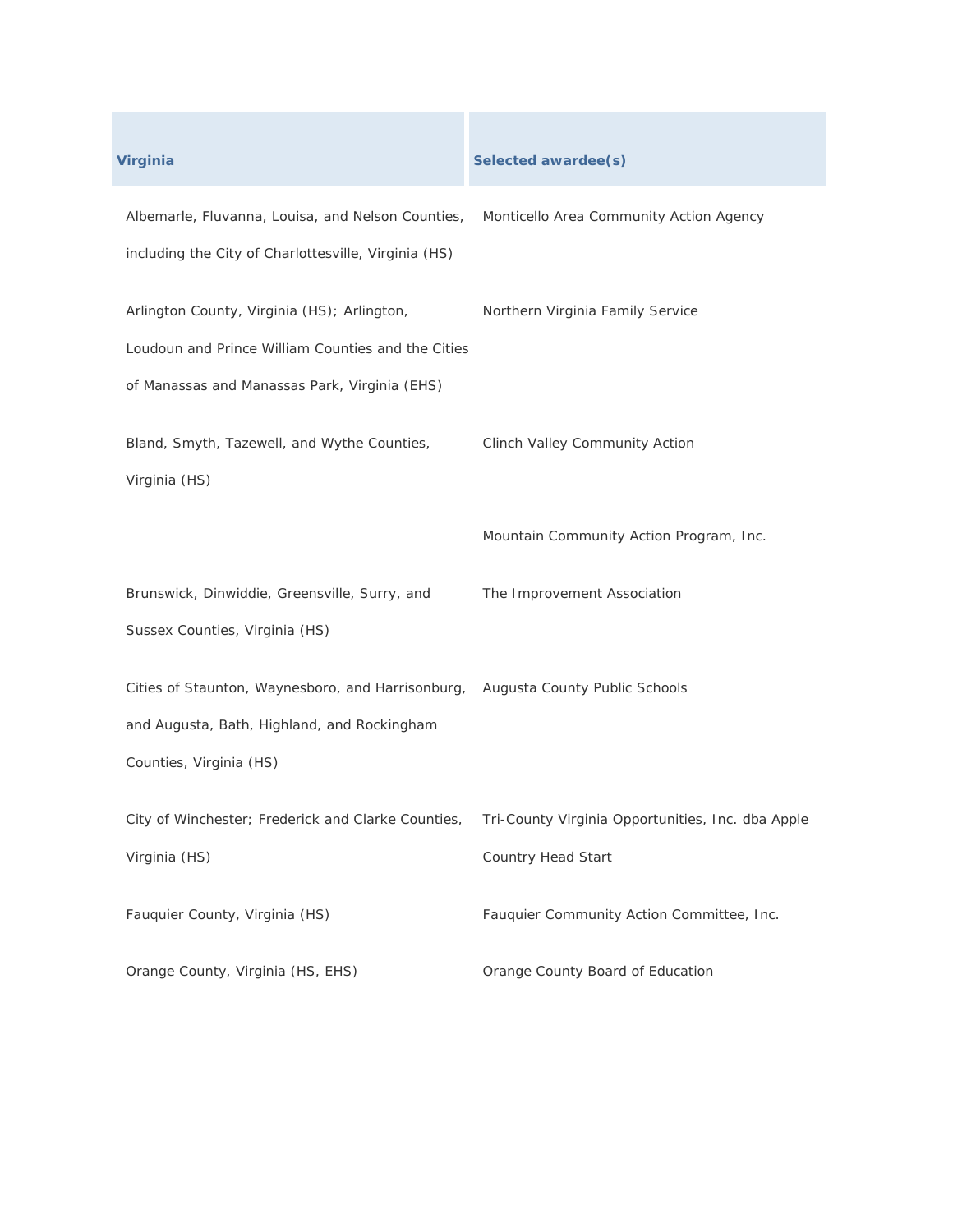Powhatan County, and the Cities of Richmond and Richmond Public Schools Petersburg, Virginia (HS); City of Richmond,

Virginia (EHS)

| <b>Virgin Islands</b>                                             | Selected awardee(s)                                   |
|-------------------------------------------------------------------|-------------------------------------------------------|
| U.S. Virgin Islands (St. Thomas, St. Croix, and St.<br>John) (HS) | VI Department of Human Services                       |
| Washington                                                        | Selected awardee(s)                                   |
| King County including the City of Seattle,<br>Washington (HS)     | Children's Home Society of Washington                 |
|                                                                   | <b>Puget Sound Educational Service District</b>       |
| King County including the City of Seattle,<br>Washington (EHS)    | Neighborhood House                                    |
| Whatcom County, Washington (HS, EHS)                              | <b>Opportunity Council</b>                            |
| <b>West Virginia</b>                                              | Selected awardee(s)                                   |
| Kanawha County, West Virginia (HS)                                | Kanawha County Schools                                |
| Nicholas County, West Virginia (HS)                               | Nicholas County Community Action Association,<br>Inc. |
| <b>Wisconsin</b>                                                  | Selected awardee(s)                                   |